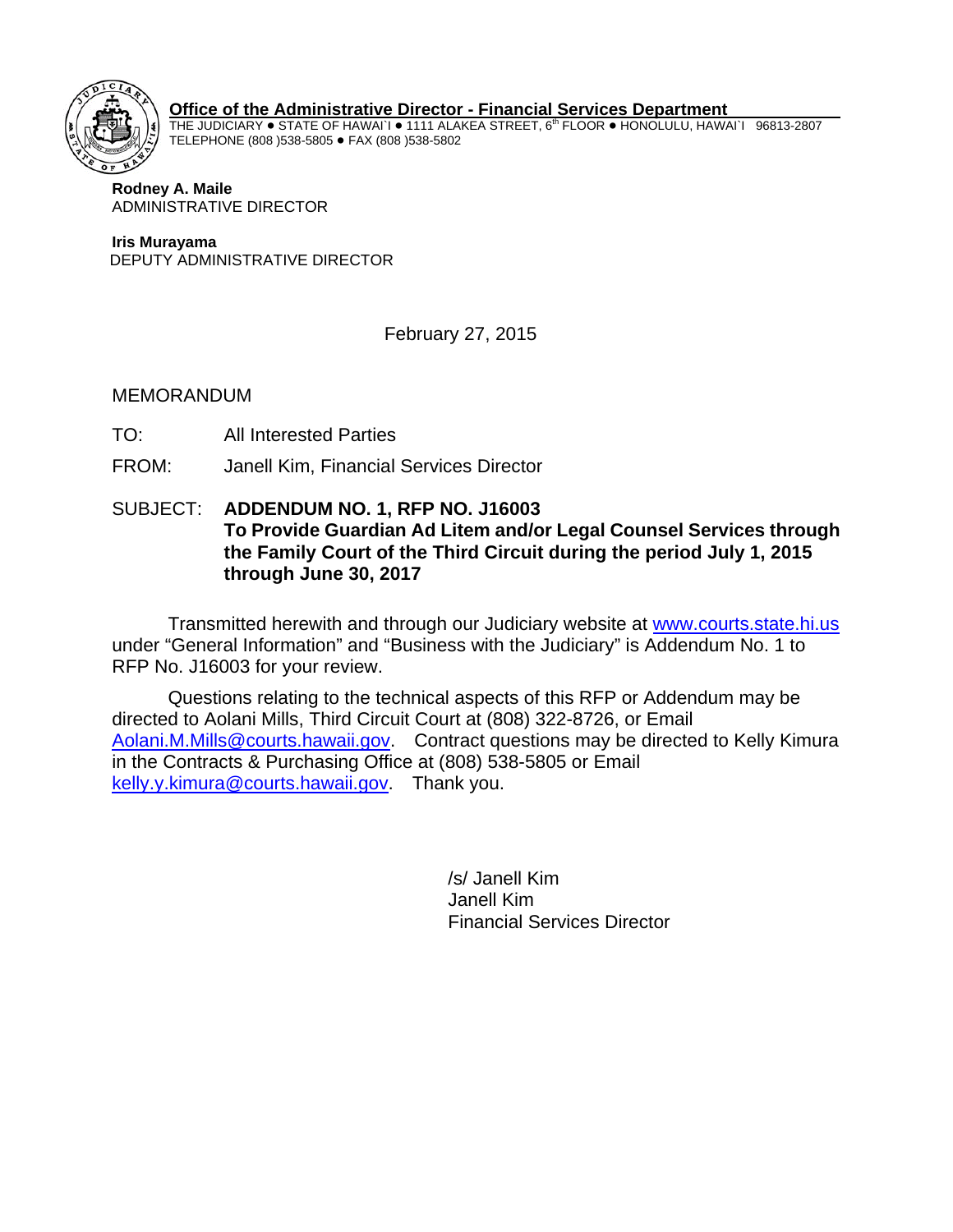#### **ADDENDUM NO. 1 - RFP NO. J16003**

To Provide Guardian Ad Litem and/or Legal Counsel Services through the Family Court of the Third Circuit during the period July 1, 2015 through June 30, 2017

## **The following Addendum No. 1 is transmitted for the above RFP as follows:**

# **1. Section 3.2.1 Insurance, 6th paragraph, shall be amended as follows:**

" The Contractor will immediately provide written notice to the contracting department or agency should any of the insurance policies evidenced on its Certificate of Insurance form be cancelled, limited in scope, or not renewed upon expiration. Furthermore, The Judiciary shall be added as an additional insured on Commercial General Liability and Automobile Insurance policies as respects to operations performed for The Judiciary, State of Hawaii, and it is agreed that any insurance maintained by The Judiciary, State of Hawaii will apply in excess of, and not contribute with, insurance provided by this policy."

## **Questions and Answers**

## **Q1. Are these new insurance requirements in this particular RFP the same as those contained in other state contracts with other vendors with different project requirements, greater vendor compensation, and higher risk for the State?**

*A1. Yes, the insurance requirements of this RFP are standard and are the same as those contained in other state bid contracts. The State Risk Management Office has recommended these same insurance coverage amounts for all contracts solicited through Competitive Sealed Bidding (103D-302 HRS) or through Competitive Sealed Proposals (103D-303 HRS).* 

## **Q2. When will these insurance requirements take effect?**

- **A2.** *The insurance requirement for this RFP will take effect at the start of the contract period being requested, on July 1, 2015.*
- **Q3. Are sole proprietors (having no employees) required to comply with the Workers Compensation insurance coverage?**
- *A3. As a sole proprietor, the Workers Compensation insurance requirement is not applicable to you.*
- **Q4. Section 3.2.1 requires contractors to maintain Commercial General Liability Insurance for bodily injury and property damage. As a sole practitioner who does not have a commercial office space, and one who will meet with clients primarily at their place of residence or the Courthouse, can a waiver from this requirement requested**.